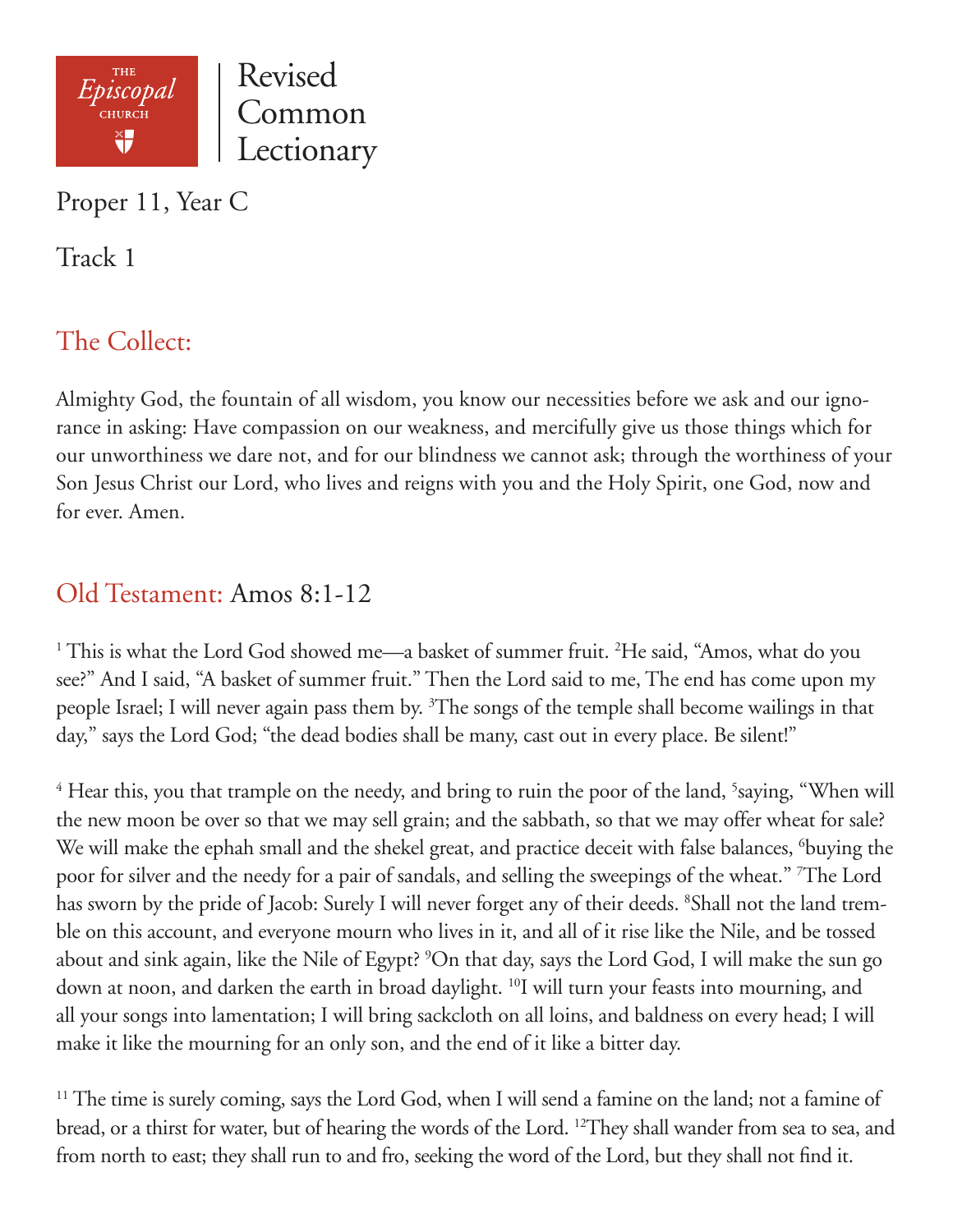#### Psalm: Psalm 52

1 You tyrant, why do you boast of wickedness \* against the godly all day long? 2 You plot ruin; your tongue is like a sharpened razor, \* O worker of deception. <sup>3</sup> You love evil more than good  $^*$  and lying more than speaking the truth.  $4$  You love all words that hurt,  $^*$  O you deceitful tongue. 5 Oh, that God would demolish you utterly, \* topple you, and snatch you from your dwelling, and root you out of the land of the living!  $^6$  The righteous shall see and tremble,  $^\ast$  and they shall laugh at him, saying,  $^7$  "This is the one who did not take God for a refuge,  $^\ast$  but trusted in great wealth and relied upon wickedness."  $^8$  But I am like a green olive tree in the house of God;  $^\ast$  I trust in the mercy of God for ever and ever.  $^9$  I will give you thanks for what you have done  $^{\ast}$  and declare the goodness of your Name in the presence of the godly.

## Epistle: Colossians 1:15-28

<sup>15</sup> He is the image of the invisible God, the firstborn of all creation; <sup>16</sup>for in him all things in heaven and on earth were created, things visible and invisible, whether thrones or dominions or rulers or powers—all things have been created through him and for him. 17He himself is before all things, and in him all things hold together. 18He is the head of the body, the church; he is the beginning, the firstborn from the dead, so that he might come to have first place in everything. 19For in him all the fullness of God was pleased to dwell, <sup>20</sup>and through him God was pleased to reconcile to himself all things, whether on earth or in heaven, by making peace through the blood of his cross. <sup>21</sup>And you who were once estranged and hostile in mind, doing evil deeds, <sup>22</sup>he has now reconciled in his fleshly body through death, so as to present you holy and blameless and irreproachable before him— <sup>23</sup> provided that you continue securely established and steadfast in the faith, without shifting from the hope promised by the gospel that you heard, which has been proclaimed to every creature under heaven. I, Paul, became a servant of this gospel. <sup>24</sup>I am now rejoicing in my sufferings for